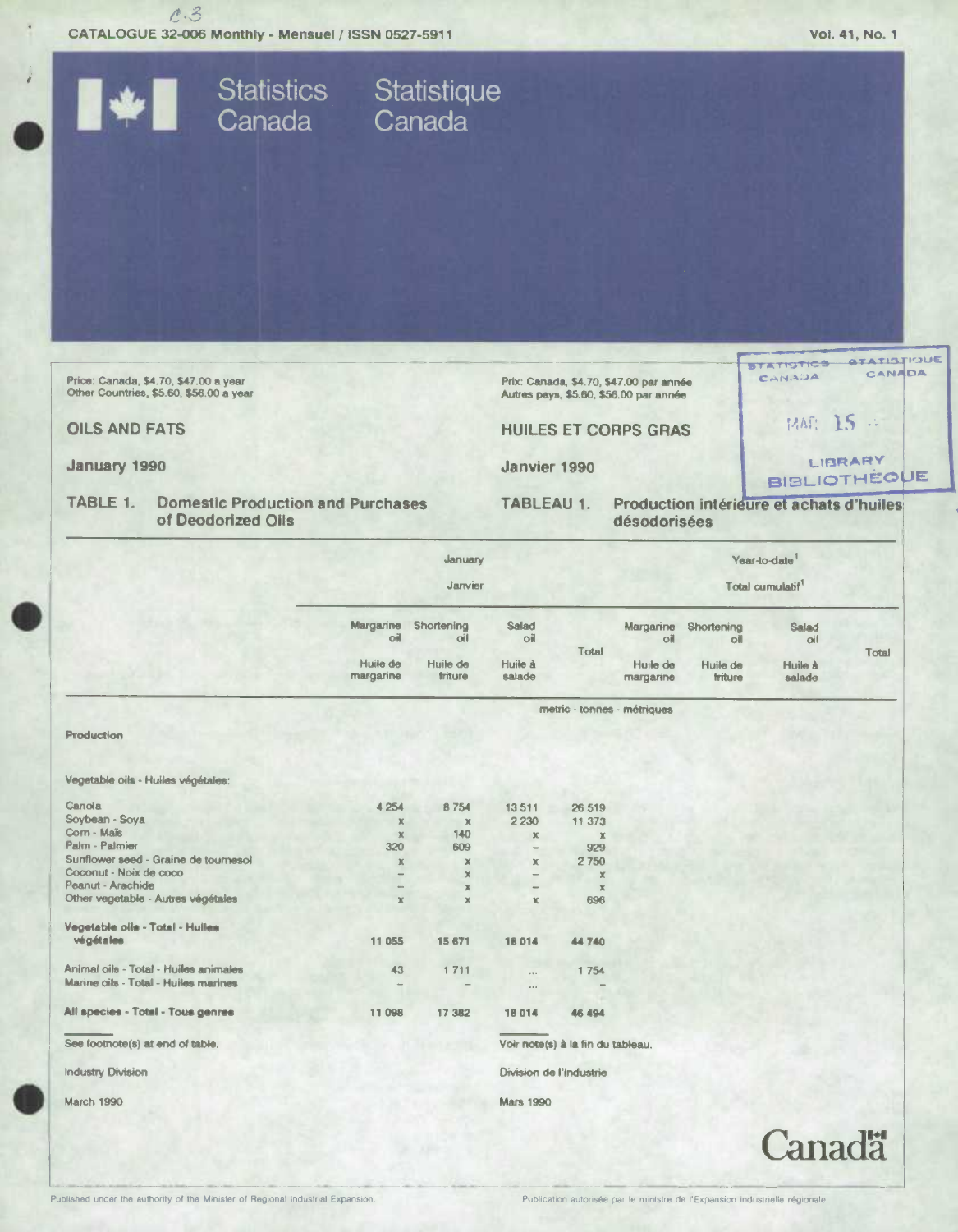#### TABLE 1. **Domestic Production and Purchases** of Deodorized Oils - Concluded

#### Production intérieure et achats d'huiles **TABLEAU 1.** désodorisées - fin

|                                                                                                                                              | January<br>Janvier                                   |                                                     |                                   | Year-to-date<br>Total curnulatif <sup>1</sup> |                                           |                                          |                                               |       |
|----------------------------------------------------------------------------------------------------------------------------------------------|------------------------------------------------------|-----------------------------------------------------|-----------------------------------|-----------------------------------------------|-------------------------------------------|------------------------------------------|-----------------------------------------------|-------|
|                                                                                                                                              | Margarine<br>oil<br>Huile de<br>margarine            | Shortening<br>oil<br>Huile de<br>friture            | Salad<br>oil<br>Huile à<br>salade | Total                                         | Margarine<br>oil<br>Huile de<br>margarine | Shortening<br>oil<br>Huile de<br>friture | Salad<br>O <sub>II</sub><br>Huile à<br>salade | Total |
|                                                                                                                                              |                                                      |                                                     |                                   |                                               | metric - tonnes - métriques               |                                          |                                               |       |
| Purchases of Canadian deodorized<br>olls - Achats d'huiles désodorisées<br>canadien<br><b>COT OTATE</b><br><b>SIBILIA CA</b><br>Ancientifica |                                                      |                                                     |                                   |                                               |                                           |                                          |                                               |       |
| Vegetable oils - Huiles végétales:                                                                                                           |                                                      |                                                     |                                   |                                               |                                           |                                          |                                               |       |
| Canola<br>Soybean - Soya<br>Corn - Maïs<br>Palm - Palmier<br>Other vegetable - Autres végétales                                              | 3 4 0 6<br>$\mathbb X$<br>70<br>15<br>$\pmb{\times}$ | $\mathbf{x}$<br>$\mathbf{x}$<br>÷<br>$\pmb{\times}$ | ×<br>×<br>×<br>$\rightarrow$<br>× | 5 2 8 3<br>4703<br>×<br>15<br>396             |                                           |                                          |                                               |       |
| Vegetable oils - Total - Huiles<br>végétales                                                                                                 | $\mathbf x$                                          | $\mathbf x$                                         | 2966                              | ×                                             |                                           |                                          |                                               |       |
| Animal oils - Total - Huiles animales<br>Marine oils - Total - Huiles marines                                                                | x<br>÷                                               | ×                                                   | $0.4 - 0.$<br>$\cdots$            | ×                                             |                                           |                                          |                                               |       |
| All species - Total - Tous genres                                                                                                            | 6 294                                                | 1888                                                | 2966                              | 11 148                                        |                                           |                                          |                                               |       |

Cumulative figures will appear in subsequent issues.

revised figures. nil or zero.

figures not appropriate or not applicable.

confidential, suppressed to meet the requirements of the Statistics Act.

Les chiffres cumulatifs paraîtront dans les numéros ultérieurs.

nombres rectifiés r.

néant ou zéro.

n'ayant pas lieu de figurer.

x confidentiel, supprimé en vertu des dispositions de la Loi sur la statistique.

This survey is funded by the Institute of Edible Oil Foods.

### **Survey Coverage**

This survey is a monthly mail-out survey with telephone follow-up, conducted on a calendar year basis. The universe is based on the latest Survey of Manufactures. The survey is intended to cover 100% of the production of deodorized oils. The coverage for "purchases of Canadian deodorized oils" shown in Table 1 is not 100% but represents only the purchases of the reporting establishments. The coverage for Tables 2, 3 and 4 is intended to be 100%.

Note: This report reflects the participation of the respondent firms listed in the December 1989 publication, plus any deletions or additions since then.

Changes to date: Nil

For further information, contact:

**Brian Preston Industry Division Statistics Canada** Ottawa, Ontario **K1A 0T6** (613) 951-3511

Cette enquête est subventionnée par "Institute of Edible Oil Foods".

### **Champs d'observation**

Il s'agit d'une enquête postale mensuelle avec suivi téléphonique, qui est menée suivant le calendrier civil. L'univers est basée sur le dernier Recensement annuel des manufactures . L'enquête doit couvrir la totalité de la production des huiles désodorisées. Le champ d'observation pour "les achats d'huiles désodorisées canadiennes" qui apparaît au tableau 1 n'est pas à 100% car il ne représente que les établissements énumérés dans la publication de décembre 1989. Le champ d'observation pour les tableaux 2, 3 et 4 devrait aussi être couvert en totalité.

Nota: Le présent rapport traduit l'activité des entreprises répondantes énumérées dans la publication de décembre 1989, compte tenu des suppressions et des additions, depuis lors.

Changements à date: Néant

Pour de plus amples renseignements, communiquer avec:

**Brian Preston** Division de l'industrie Statistique Canada Ottawa, Ontario **K1A 0T6** (613) 951-3511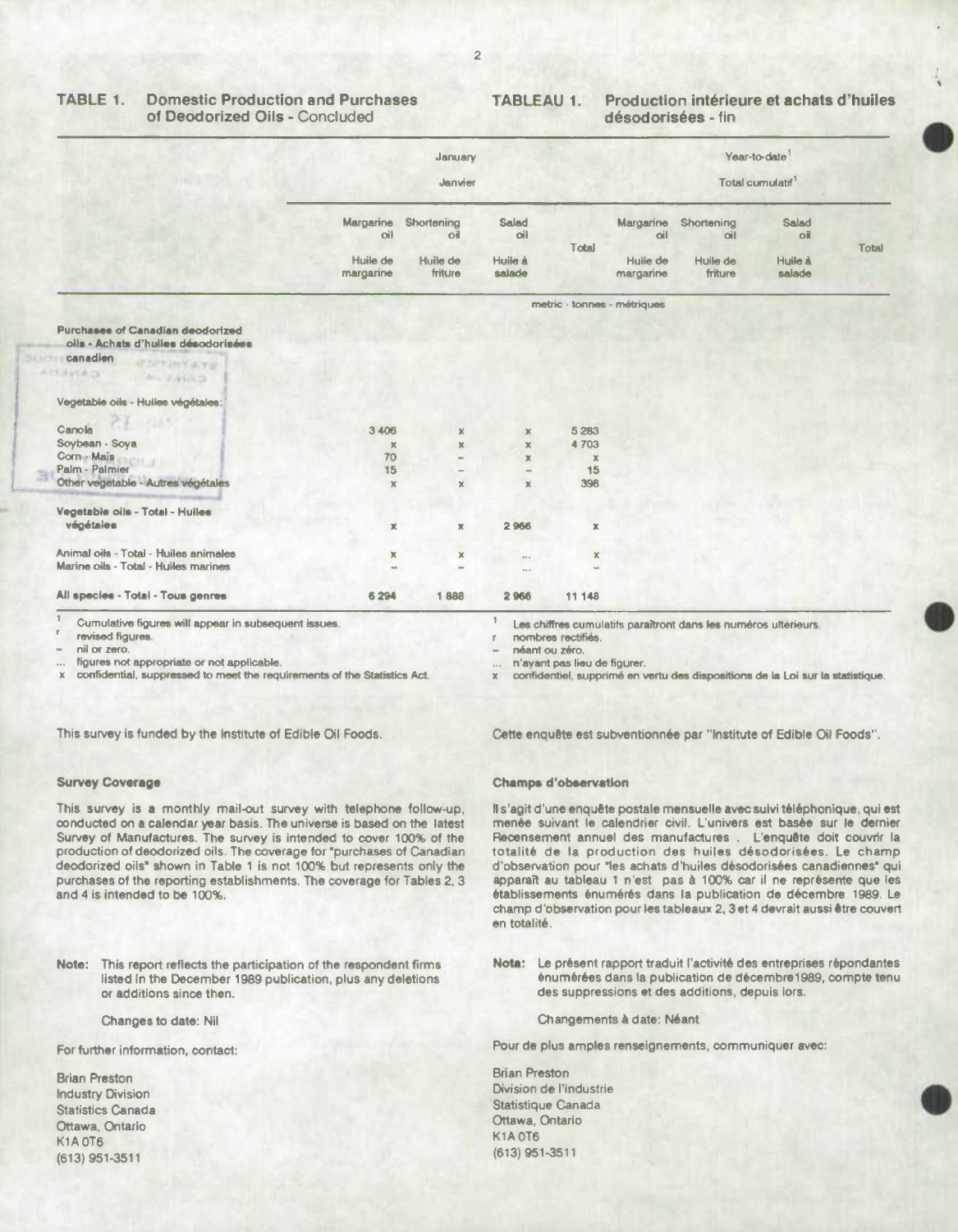#### TABLE 2. **Manufacturers' Sales and Stocks of Deodorized Oils in Bulk**

#### Ventes et stocks des fabricants d'huiles **TABLEAU 2.** désodorisées en vrac

|                                                                                                | January<br>Janvier           |                     |                   | Year-to-date <sup>1</sup><br>Total cumulatif <sup>1</sup> |                     |                   |  |  |
|------------------------------------------------------------------------------------------------|------------------------------|---------------------|-------------------|-----------------------------------------------------------|---------------------|-------------------|--|--|
|                                                                                                | Margarine<br>oil             | Shortening<br>оil   | Salad<br>oil      | Margarine<br>oil                                          | Shortening<br>oil   | Salad<br>oil      |  |  |
|                                                                                                | Huile de<br>margarine        | Huile de<br>friture | Huile à<br>salade | Huile de<br>margarine                                     | Huile de<br>friture | Huile à<br>salade |  |  |
|                                                                                                | metric - tonnes - métriques  |                     |                   |                                                           |                     |                   |  |  |
| Sales - Ventes                                                                                 |                              |                     |                   |                                                           |                     |                   |  |  |
| To packagers or bottlers <sup>2</sup> - Aux<br>empaqueteurs ou aux embouteilleurs <sup>2</sup> | 7013                         | 4 2 8 4             | 9977              |                                                           |                     |                   |  |  |
| To others - Å d'autres                                                                         | $\qquad \qquad \blacksquare$ | 6 3 3 5             | 1762              |                                                           |                     |                   |  |  |
| Total stocks - Total des stocks                                                                | 846                          | 787                 | 2 100             |                                                           |                     |                   |  |  |

Curnulative figures will appear in subsequent issues.

 $\bar{z}$ Not additive to packaged sales in table 3.

figures not appropriate or not applicable.

nil or zero.

Les chiffres currulatifs paraîtront dans les numéros ultérieurs.

 $\mathsf S$ Non additif avec les ventes en paquets du tableau 3.

n'ayant pas lieu de figurer.  $\cdots$ néant ou zéro.



### Manufacturers' Sales and Stocks of<br>Margarine, Shortening<sup>1</sup> and Salad Oil TABLE 3. in Packages

## Margarine, graisse préparée<sup>1</sup> et huile à<br>salade, ventes et stocks des fabricants **TABLEAU 3.** en paquets

|                                                         |           | January             |                             | Year-to-date <sup>2</sup> |                   |
|---------------------------------------------------------|-----------|---------------------|-----------------------------|---------------------------|-------------------|
|                                                         |           | Janvier             |                             | Total cumulatif           |                   |
|                                                         | Margarine | Shortening          | Salad<br>oil                | Shortening<br>Margarine   | Salad<br>oil      |
|                                                         |           | Graisse<br>préparée | Huile à<br>salade           | Graisse<br>préparée       | Huile à<br>salade |
|                                                         |           |                     | metric - tonnes - métriques |                           |                   |
| Sales - Ventes                                          |           |                     |                             |                           |                   |
| Retail - Détail                                         | 9435      | 638                 | 2 4 4 6                     |                           |                   |
| Commercial and industrial - Commercial<br>et industriel | 1898      | 6 472               | 3 187                       |                           |                   |
| Total stocks - Total des stocks                         | 4 6 4 5   | 9517                | 5 6 4 6                     |                           |                   |

Including baking and frying oils and fats.

 $\overline{\mathbf{c}}$ Cumulative figures will appear in subsequent issues.

figures not appropriate or not applicable.

Y compris les huiles et graisse de cuisson.

 $\mathbf{2}$ Les chiffres cumulatifs paraîtront dans les numéros ultérieurs.

n'ayant pas lieu de figurer.  $\ddot{\phantom{a}}$